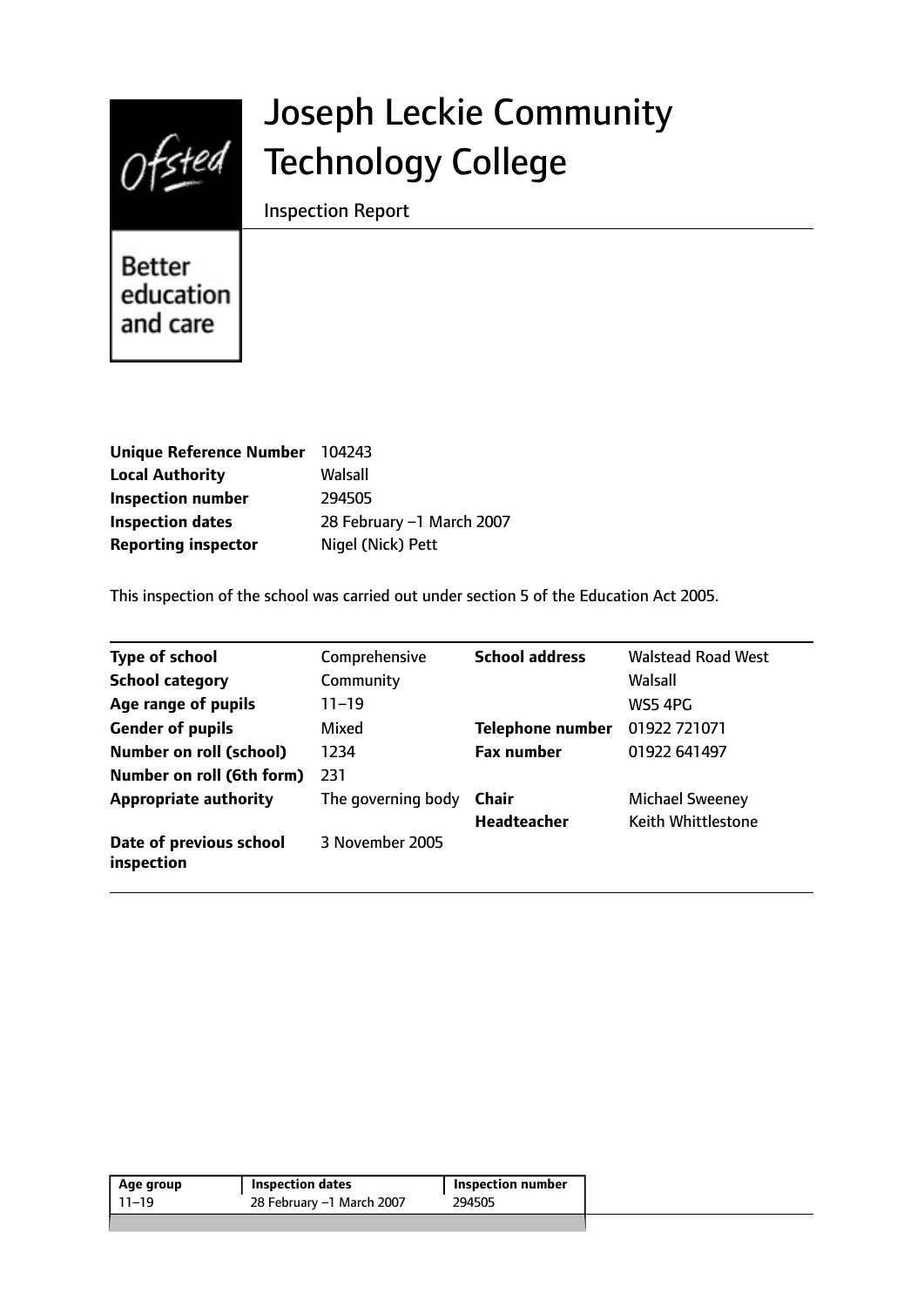© Crown copyright 2007

Website: www.ofsted.gov.uk

This document may be reproduced in whole or in part for non-commercial educational purposes, provided that the information quoted is reproduced without adaptation and the source and date of publication are stated.

Further copies of this report are obtainable from the school. Under the Education Act 2005, the school must provide a copy of this report free of charge to certain categories of people. A charge not exceeding the full cost of reproduction may be made for any other copies supplied.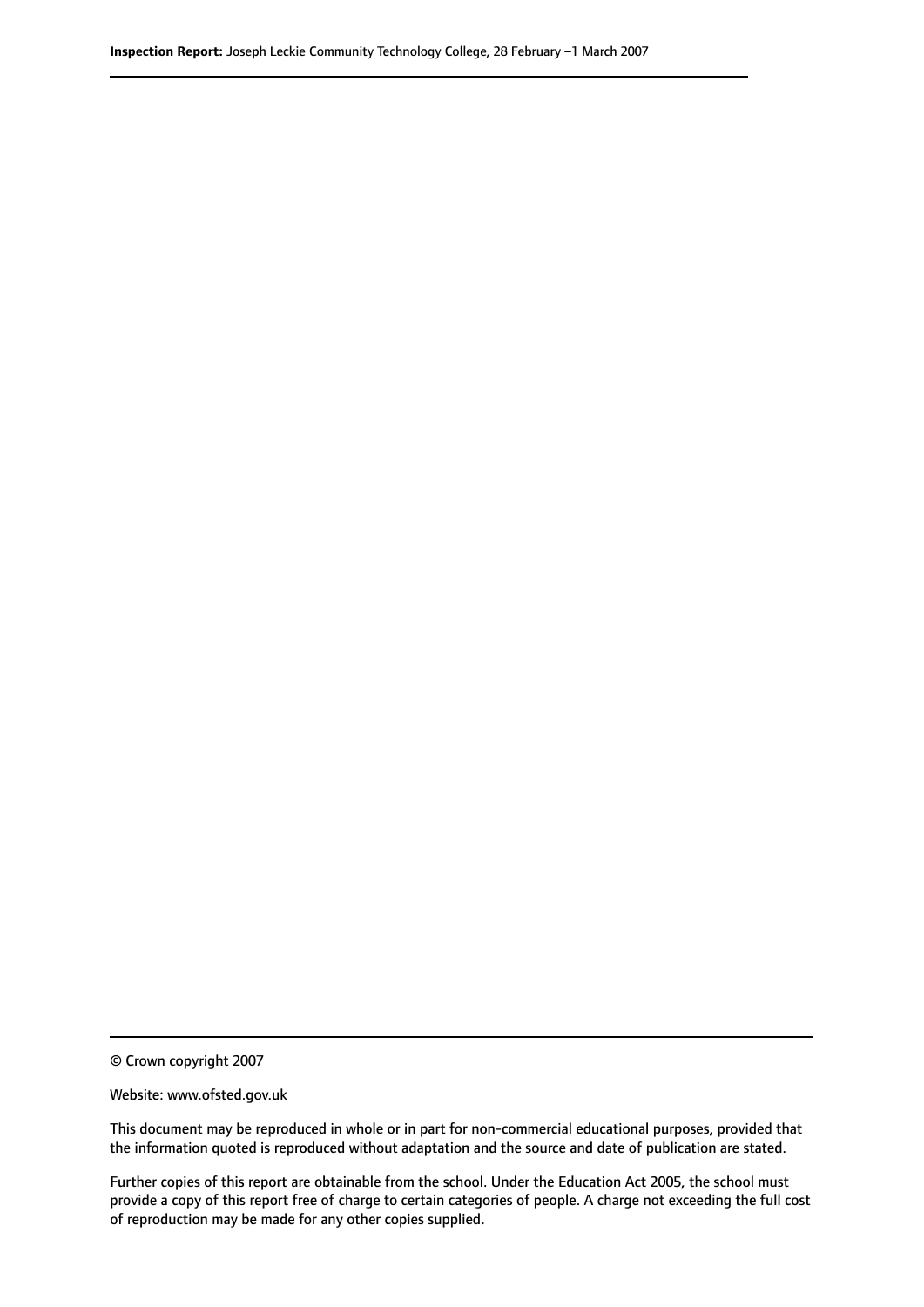# **Introduction**

The inspection was carried out by five Additional Inspectors.

### **Description of the school**

This is a large college. Many of its pupils are drawn from areas with significant social problems. The college provides a full range of extended services to its pupils and students and the local community, and has specialist status for technology. Around two thirds of the pupils and students are from minority ethnic groups, mainly of Pakistani, Bangladeshi or Indian heritage, and speak English as a second language. Many of the buildings are in need of renovation. The college experiences difficulties in recruiting and retaining staff.

### **Key for inspection grades**

| Grade 1 | Outstanding  |
|---------|--------------|
| Grade 2 | Good         |
| Grade 3 | Satisfactory |
| Grade 4 | Inadequate   |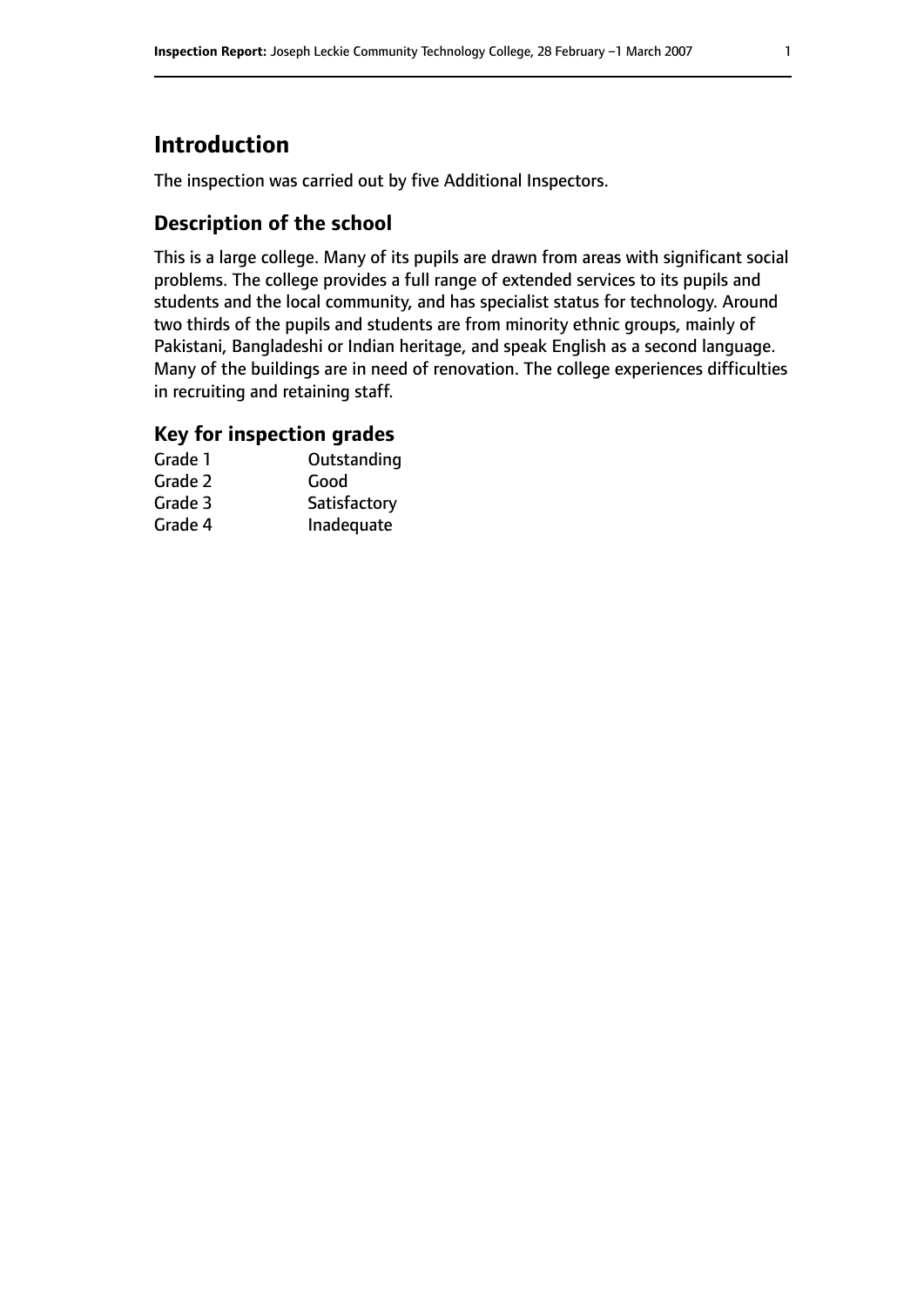# **Overall effectiveness of the school**

#### **Grade: 3**

This is a satisfactory and improving college. Many of its aspects are good and the leadership and management have effectively addressed the key issues from the last inspection report and have been a key factor in the progress made. In accordance with section 13 (5) of the Education Act 2005, HMCI is of the opinion that the college no longer requires significant improvement.

Pupils' achievement and standards are satisfactory. Attainment on entry is well below average and many pupils have limited literacy skills and learning difficulties. Although achievement is stronger in Years 7 to 9 and in the sixth form it is now broadly satisfactory in Years 10 and 11. GCSE results improved markedly in 2006. However, although this is an inclusive college that works very hard to help its pupils, there are still pockets of underachievement amongst the different groups of pupils. The improving achievement reflects the better use of assessment data to identify those pupils who are underachieving, which has improved teaching and learning. Although teaching and learning are satisfactory overall, many lessons are good. Improvements can be linked directly to the effective monitoring of lessons and the very good support given to teachers. This has improved the level of challenge in most lessons but is not uniform enough across all lessons at the moment. Despite the school doing all it can to deal with the problem, the recruitment and retention of staff is difficult and this undermines the continuity of some pupils' learning. Although the benefits of technology college status are being increasingly felt, particularly in the use of information and communication technology (ICT), not all subjects have embraced the benefits to improve learning and in encouraging pupils to develop, plan and communicate their ideas more effectively. Some poor accommodation restricts opportunities in this respect.

Pupils' personal development and well-being and spiritual, moral social and cultural development are good. Pupils from the many ethnic backgrounds mix well and most enjoy good relationships, both in class and around the college. Behaviour is generally good and most pupils are very polite to visitors and want to talk about their college, of which they are proud. They support college activities well, and take advantage of the courses provided in the good curriculum. It is well designed to meet pupils' interest and aspirations and to develop self esteem. The care, guidance and support systems are good. Pastoral care is a strength and the full extended school services support pupils and the community very well. The procedures for tracking pupils' performance are good. However, there is insufficient involvement of pupils in assessing their own progress to help them understand what they have to do to improve further. Academic guidance is satisfactory, although improving.

The leadership and management are good. The headteacher and senior staff give good direction and monitoring of the college's work is good. Subject and pastoral leaders are also good and are working well to continue to improve pupils' achievement. The governors now have a very clear understanding of the college's strengths and the areas it needs to improve. They are supporting and challenging the college well. The college has good capacity to improve.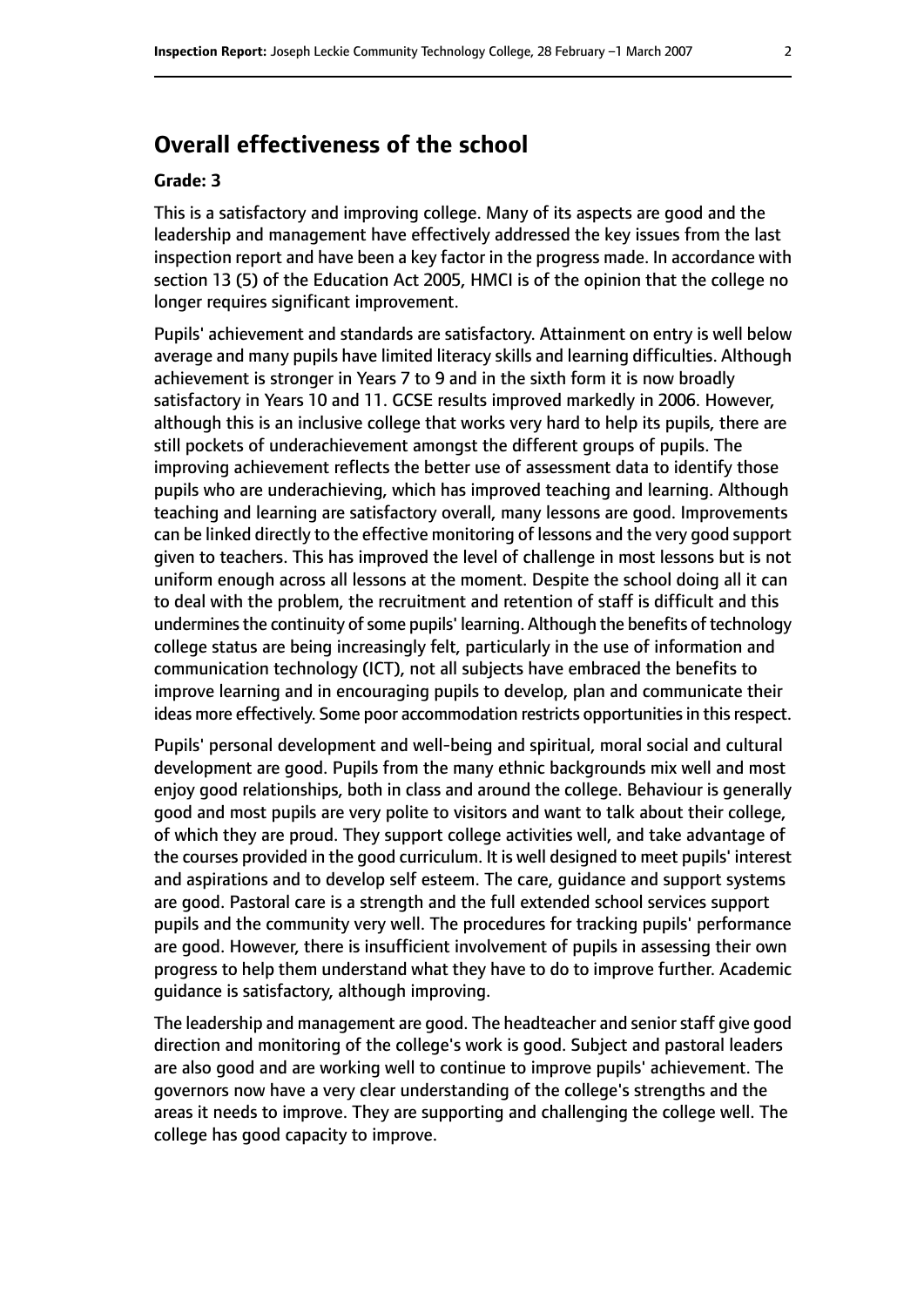### **Effectiveness and efficiency of the sixth form**

#### **Grade: 2**

Provision has improved and is now good because of the good leadership and management. Three quarters of the pupils in Year 11 stay on to the sixth form despite competition from local grammar schools and academies. Students' attainment on entry is much lower than average but there are many able students who perform well. Fifty six gained university places last year, including to Oxford and Cambridge. Students' achievement is satisfactory overall and, although standards have improved, they remain below average overall. Teaching and learning are good, with some outstanding lessons. The curriculum is good. The retention of pupils on the wide range of courses is excellent. The monitoring of students' progress is good with a strong focus on care, support and guidance to improve standards.

### **What the school should do to improve further**

- Improve the quality of teaching and learning so that all groups of pupils are consistently challenged to raise their achievement.
- Improve the way that pupils are involved in assessing their own performance to speed up their progress by consistently helping them to understand how they can raise their standards.
- Improve the way that subjects are using the technology specialism to improve learning methods.

# **Achievement and standards**

#### **Grade: 3**

#### **Grade for sixth form: 3**

Pupils' attainment on entry is well below average. Many pupils enter the college, both in Year 7 and in other year groups at different times of the year, with limited English language skills. Pupils' achievement by the end of Year 9 is good and standards in the national tests are broadly average. GCSE results and pupils' achievement were a concern at the last inspection and there has been considerable improvement as shown by the percentage of pupils gaining 5 A\* to C grades increasing from 32% in 2005 to 44% in 2006. The percentage gaining 5A\* to G passes also rose. This is satisfactory achievement. Targets for 2007 are equally challenging. Given their starting points, there is still further room for improvement in the proportion of pupils that reach the very highest levels.There are still some inconsistencies in the achievement amongst different groups of pupils, especially white boys and girls. Pupils with high prior attainment in Year 9 continue to do well. Pupils with English as an additional language and those with learning difficulties and disabilities make satisfactory progress overall, although the small number of hearing impaired pupils do well. In the sixth form, attainment on entry is below average although there are some very able students. Students' progress is at least satisfactory, and although standards are below average overall they are above average on vocational courses.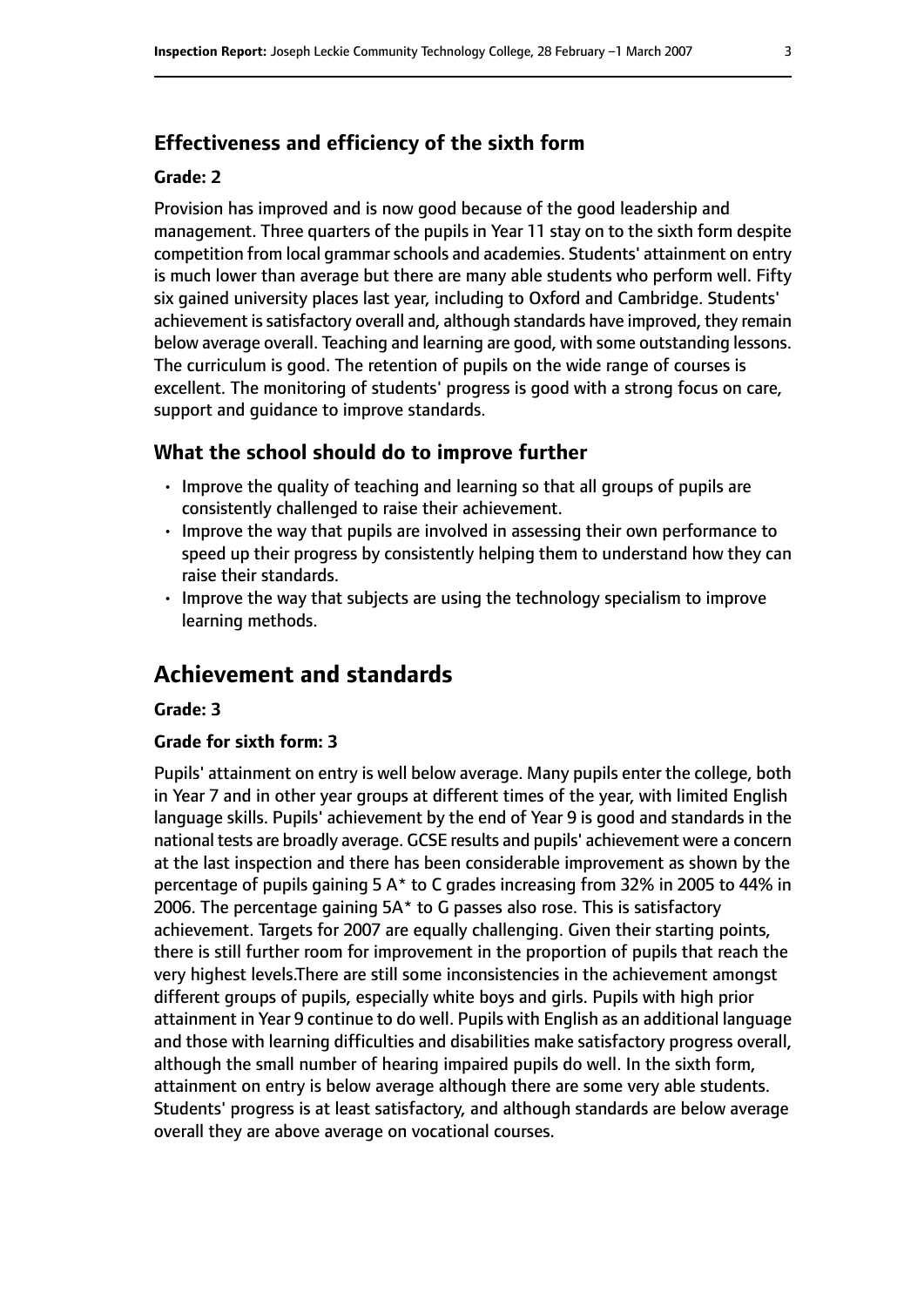# **Personal development and well-being**

#### **Grade: 2**

### **Grade for sixth form: 2**

Pupils enjoy college, and attendance is satisfactory. The majority of pupils respond well in lessons. Behaviour and pupils' attitudes towards each other and to adults are generally good, although a minority of pupils do not respond sensibly. Although parents and pupils report a small amount of bullying and racial incidents, pupils know how to deal with it and say that they feel safe in college. They know and respect the sanctions and rewards used to promote good behaviour. They are confident and considerate of the feelings of others when asked to evaluate each others' work. Most pupils take living a healthy life style very seriously. Pupils enjoy being part of the college and the student council operates well, putting across its ideas and those drawn from year groups about college life very successfully. Pupils participate well in the wide range of clubs and make a good contribution to the college community as well as supporting charitable activities in the wider community. They take good advantage of opportunities to improve their literacy and numeracy skills and to help them prepare well for their future learning and employment. Other relevant skills are fostered through participation in work experience, Young Enterprise, which includes the sixth form, and through use of some high quality ICT facilities. The contribution of the sixth form to college and the community is good through involvement in the student council and the responsibility they undertake for mentoring younger pupils.

# **Quality of provision**

### **Teaching and learning**

**Grade: 3**

#### **Grade for sixth form: 2**

Although teaching and learning are satisfactory in Years 7 to 11 and good in the sixth form, good and outstanding lessons were seen throughout showing that improvements have been effective since the last inspection. However, the difficulty in recruiting and retaining teachers still leads to the quality of some pupils' learning being inconsistent and pupils not being challenged enough in a minority of lessons. Where teachers have a secure knowledge of their subjects and plan lessons well with clear objectives, the work matches pupils' and students' needs well. This is helped well when teaching groups are set by ability and lessons are brisk and interesting, but learning slows when work is too similar and lessons are slow. Occasionally, behaviour is not well managed. Equally, in some lessons, pupils are far too dependent on their teachers and are not encouraged to develop their answers to raise their literacy standards. Assessment procedures are beginning to be used effectively to set targets and review pupils' progress but the quality of written feedback still varies too much. Learning is good where pupils and students take the opportunities to share their ideas and evaluate their own work and that of others, but there is scope for greater use of such valuable methods to focus on the next steps in raising standards. There is increasingly good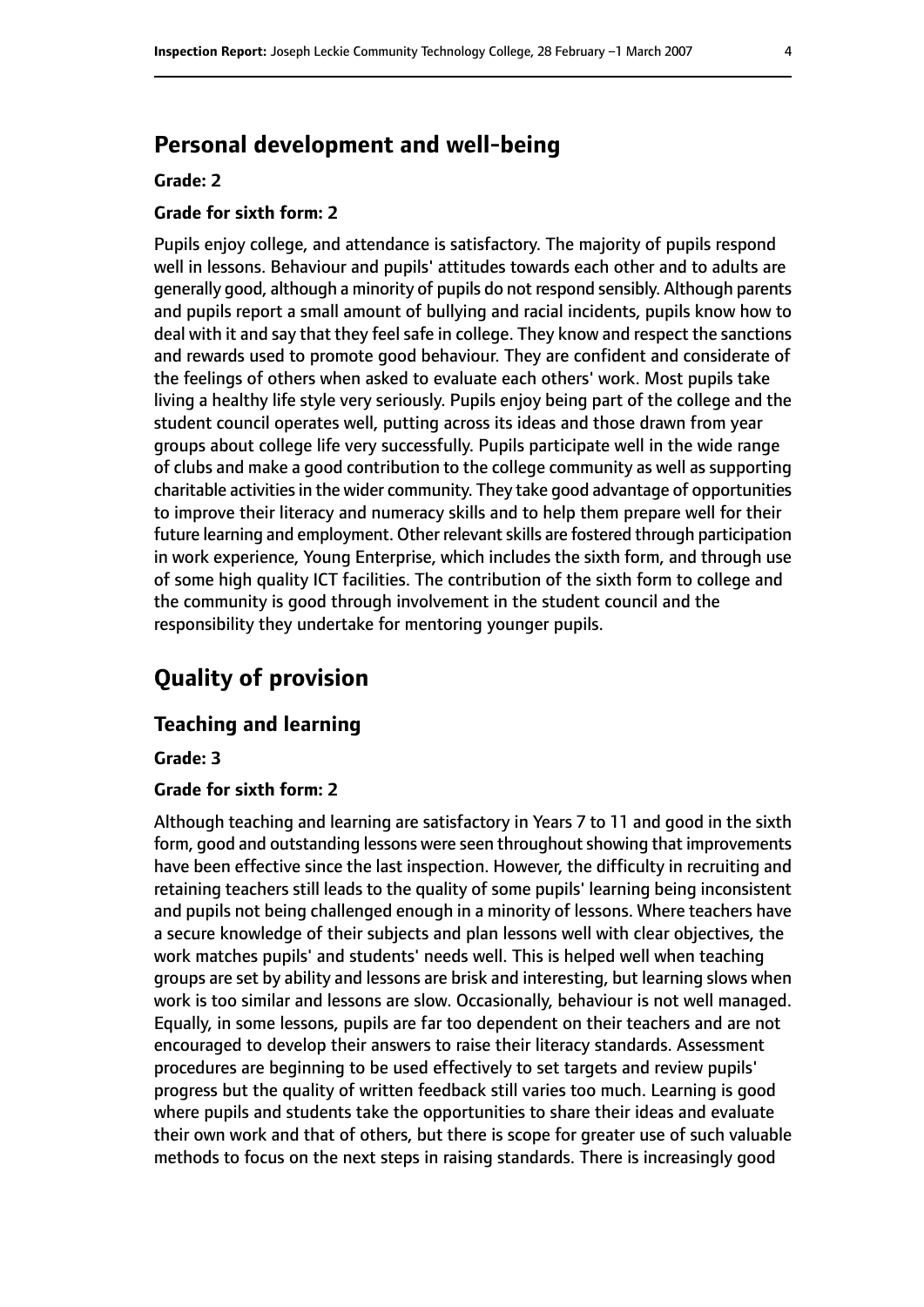use of computers and interactive whiteboards to allow different teaching approaches and make learning more exciting. In other respects there is insufficient focus on exploring what the benefits of technology college status can bring in terms of new approaches to learning. Some sixth form lessons use video conferencing well, incorporating some of the benefits of the school's thrust for the greater use of technology in learning. Teaching assistants give pupils good support so that those who find learning difficult or who have limited command of English are fully included. Those pupils with hearing impairments are especially well supported.

### **Curriculum and other activities**

#### **Grade: 2**

#### **Grade for sixth form: 2**

The curriculum meets the particular needs and aspirations of pupils and students well. There are good opportunities for students to develop their literacy and numeracy skills through booster classes and clubs. There are already significant benefits from technology college status in terms of better resources and improved expertise in ICT. Pupils benefit in preparing for their future by all having to study a design and technology subject at Key Stage 4. However, although there are examples of subjects across the curriculum using problem solving approaches to learning prompted by the approaches being used in technology subjects, there is not enough innovative thinking in that respect in order to give pupils greater responsibility for their own learning. The shortcomings in accommodation are limiting the development of technology and science. There are good progression paths into the sixth form and a wide range of academic, vocational and college based courses are offered at foundation to advanced levels across the 14 to 19 age range. Such opportunities increase opportunities for success across the whole ability range. Distance learning is used successfully in the sixth form, for example in law and psychology. The numerous opportunities for pupils and students to take part in visits, sporting, musical and drama activities enrich their experiences. Personal, social and health education programmes are good, including in the sixth form.

#### **Care, guidance and support**

#### **Grade: 2**

#### **Grade for sixth form: 2**

The pastoral care of pupils is very good. Pupils have confidence in the staff and feel that they can express their concerns. They benefit from the codes of conduct which are generally consistently applied around the college but there is some inconsistency in lessons. Procedures for ensuring pupils' safety are good, with thorough risk assessments. Support systems are very well developed and vulnerable pupils are very well supported to maintain their education. The behaviour and learning mentors and links with professionals from a wide range of services provide effectively for pupils' and students' diverse individual needs, and support the community. Academic guidance is satisfactory and improving. Tracking systems which inform teachers of pupils' progress and identify those who need additional support and guidance have been used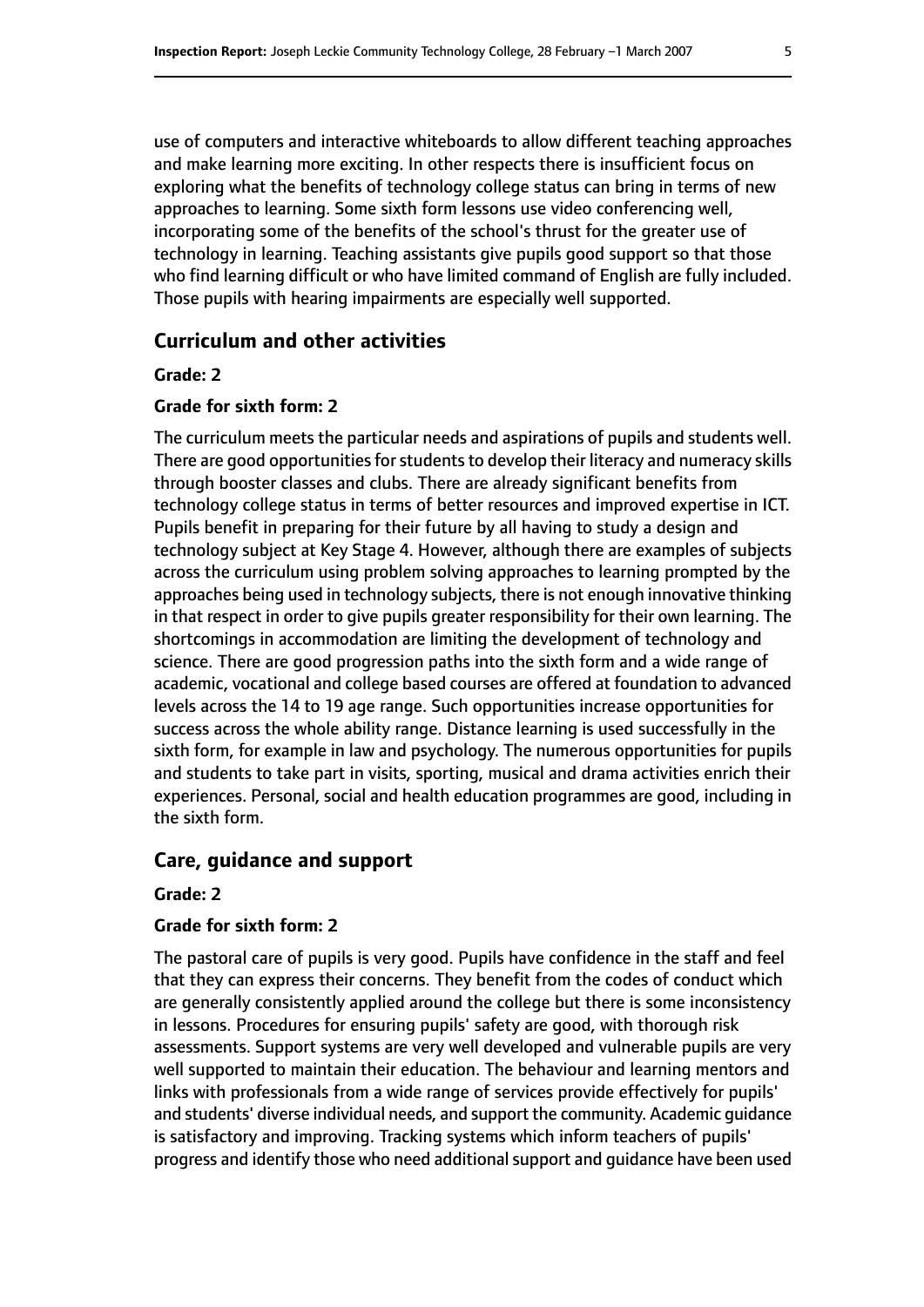well to identify underachievement and some Year 11 pupils, for example, have been profitably earmarked for concentrated individual support. However, assessment data is not always used effectively to inform lesson planning and to ensure that pupils are always challenged appropriately to tackle the underachievement amongst different minority ethnic groups. The support for pupils with learning needs and disabilities is well organised and for pupils at an early stage of learning English is satisfactory. Pupils are well advised about different opportunities in courses and careers. In the sixth form, students are guided carefully to start appropriate courses and then closely monitored and supported by their tutors to complete their studies to enter higher education or a career path. Links with parents and carers are satisfactory and most feel that their children are cared for well. Links with other organisations and external agencies also contribute well to the quality of care through the college's extended support services.

### **Leadership and management**

#### **Grade: 2**

#### **Grade for sixth form: 2**

The good drive for improvement at all levels of leadership is seen in the way that weaknesses highlighted at the last inspection have been tackled, and the way that the college supports pupils and students to improve. The impact has been seen to good effect, for example in the recently improved results in Key Stage 4. The good leadership of the headteacher and the senior leadership team, including in the sixth form, give a clear sense of direction and purpose. The good procedures for monitoring and evaluating provide senior staff and governors with an accurate understanding of strengths and areas for improvement. There is a healthy realism of what has still to be achieved in order to maintain the momentum of improvement. Because of staffing difficulties, the school knows that pupils will be not stretched fully in all lessons and, therefore, being given equal opportunities. Consequently, senior staff are vigilant in their monitoring of lessons, clear in their feedback to teachers on strengths and weaknesses, and prompt in follow up action. Meeting with middle managers during the inspection served to illustrate another equally competent level of leadership and management in the college. The middle managers are well equipped to ensure that the benefits of technology college status are felt even more and to build further on assessment through the greater involvement of pupils. Many staff are involving themselves voluntarily in support groups, sharing their methods which are improving overall practice. The governing body has worked very hard to improve the way that it operates and is now working well in partnership with the college both to support and challenge where necessary. It offers very well informed support in the quest to secure continuing improvement in standards and accommodation.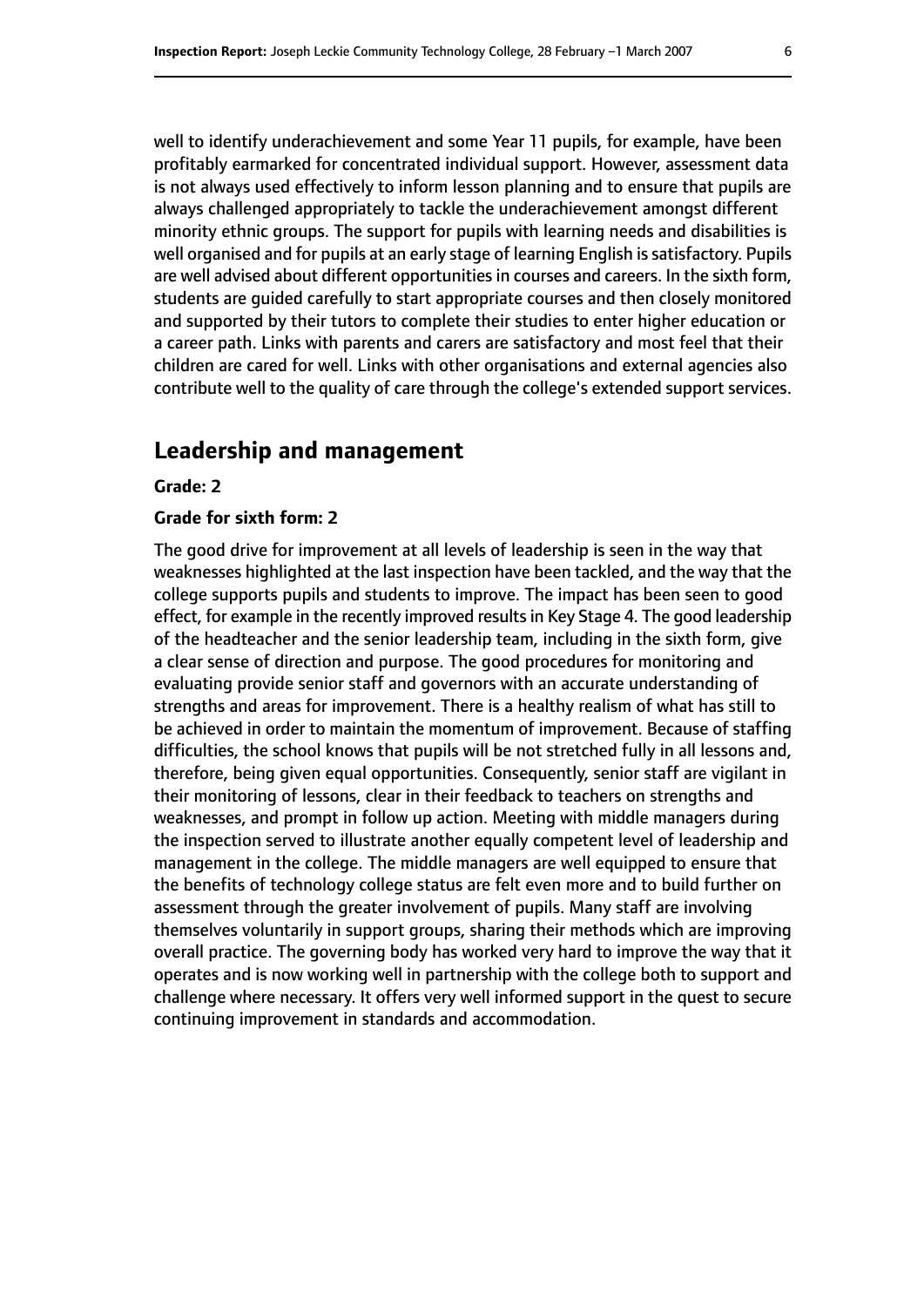**Any complaints about the inspection or the report should be made following the procedures set out inthe guidance 'Complaints about school inspection', whichis available from Ofsted's website: www.ofsted.gov.uk.**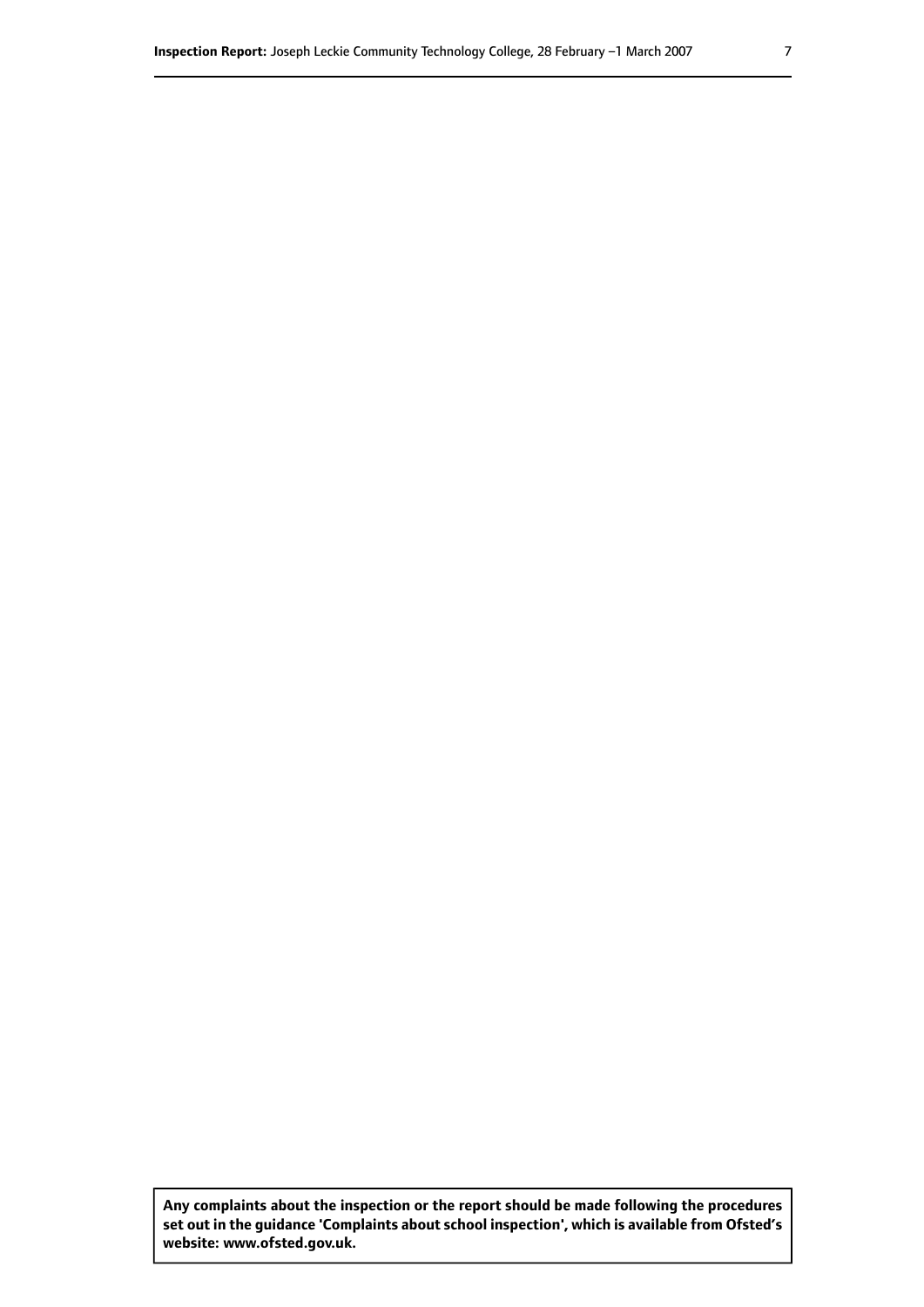# **Inspection judgements**

| Key to judgements: grade 1 is outstanding, grade 2 good, grade 3 satisfactory, $\parallel$ | School         | $16-19$ |
|--------------------------------------------------------------------------------------------|----------------|---------|
| and grade 4 inadeguate                                                                     | <b>Overall</b> |         |

### **Overall effectiveness**

| How effective, efficient and inclusive is the provision of<br>education, integrated care and any extended services in meeting<br>the needs of learners? |     |     |
|---------------------------------------------------------------------------------------------------------------------------------------------------------|-----|-----|
| How well does the school work in partnership with others to<br>promote learners' well-being?                                                            |     |     |
| The effectiveness of the school's self-evaluation                                                                                                       |     |     |
| The capacity to make any necessary improvements                                                                                                         |     |     |
| Effective steps have been taken to promote improvement since<br>the last inspection                                                                     | Yes | Yes |

## **Achievement and standards**

| How well do learners achieve?                                                                               |  |
|-------------------------------------------------------------------------------------------------------------|--|
| The standards <sup>1</sup> reached by learners                                                              |  |
| How well learners make progress, taking account of any significant<br>variations between groups of learners |  |
| How well learners with learning difficulties and disabilities make<br>progress                              |  |

## **Personal development and well-being**

| How good is the overall personal development and<br>well-being of the learners?                                  |  |
|------------------------------------------------------------------------------------------------------------------|--|
| The extent of learners' spiritual, moral, social and cultural<br>development                                     |  |
| The behaviour of learners                                                                                        |  |
| The attendance of learners                                                                                       |  |
| How well learners enjoy their education                                                                          |  |
| The extent to which learners adopt safe practices                                                                |  |
| The extent to which learners adopt healthy lifestyles                                                            |  |
| The extent to which learners make a positive contribution to<br>the community                                    |  |
| How well learners develop workplace and other skills that will<br>contribute to their future economic well-being |  |

## **The quality of provision**

| How effective are teaching and learning in meeting the<br>full range of the learners' needs?          |  |
|-------------------------------------------------------------------------------------------------------|--|
| How well do the curriculum and other activities meet the<br>range of needs and interests of learners? |  |
| How well are learners cared for, guided and supported?                                                |  |

 $^1$  Grade 1 - Exceptionally and consistently high; Grade 2 - Generally above average with none significantly below average; Grade 3 - Broadly average to below average; Grade 4 - Exceptionally low.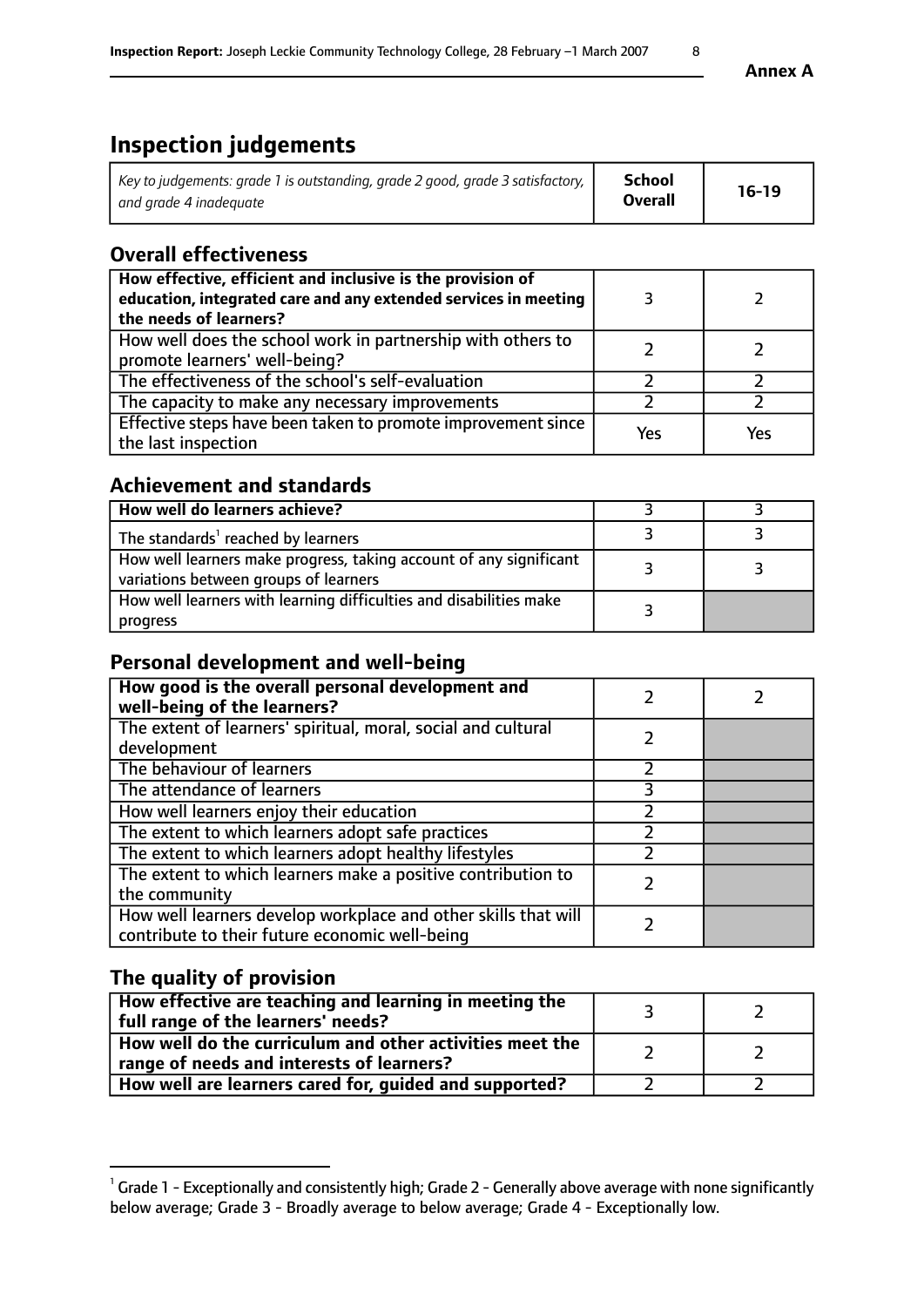#### **Annex A**

# **Leadership and management**

| How effective are leadership and management in raising<br>achievement and supporting all learners?                                                 |               |     |
|----------------------------------------------------------------------------------------------------------------------------------------------------|---------------|-----|
| How effectively leaders and managers at all levels set clear<br>direction leading to improvement and promote high quality of<br>care and education | $\mathcal{L}$ |     |
| How effectively performance is monitored, evaluated and<br>improved to meet challenging targets                                                    |               |     |
| How well equality of opportunity is promoted and discrimination<br>tackled so that all learners achieve as well as they can                        | 3             |     |
| How effectively and efficiently resources, including staff, are<br>deployed to achieve value for money                                             |               |     |
| The extent to which governors and other supervisory boards<br>discharge their responsibilities                                                     |               |     |
| Do procedures for safequarding learners meet current<br>qovernment requirements?                                                                   | Yes           | Yes |
| Does this school require special measures?                                                                                                         | No            |     |
| Does this school require a notice to improve?                                                                                                      | No            |     |